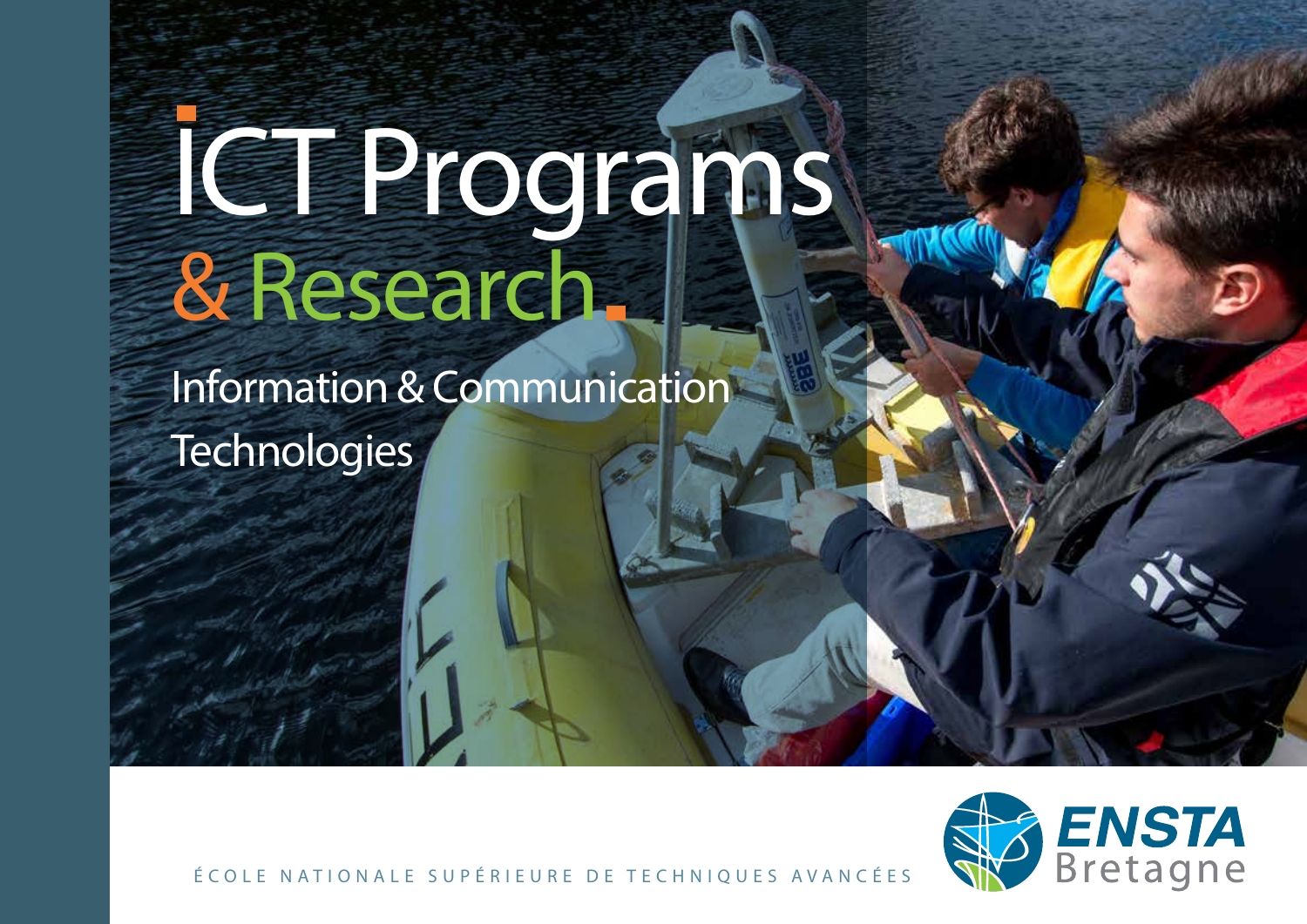

## **Introduction**



ENSTA Bretagne is a famous French State Graduate, Postgraduate and Research Institute

- **ENSTA Bretagne trains multidisciplinary Engineers who are** immediately operational in the most innovative sectors.
- High training and research level in mechanics, electronics, computer science, hydrography, human and social sciences.
- A large and well-equipped campus and research center.

**ENSTA Bretagne is located at Brest, port city, at the** westernmost tip of France. The town ranks 4th worldwide in maritime research and innovation and also wellknown for its ICTcluster.

The excellence of ENSTA Bretagne is appreciable through its privileged links with industries: IT, robotics, AUVs, radar/ sonars,telecoms, maritime transport, offshore, automotive, avionics & aerospace, defense & security...



MS c students

970





RESEARCH, CONSULTING...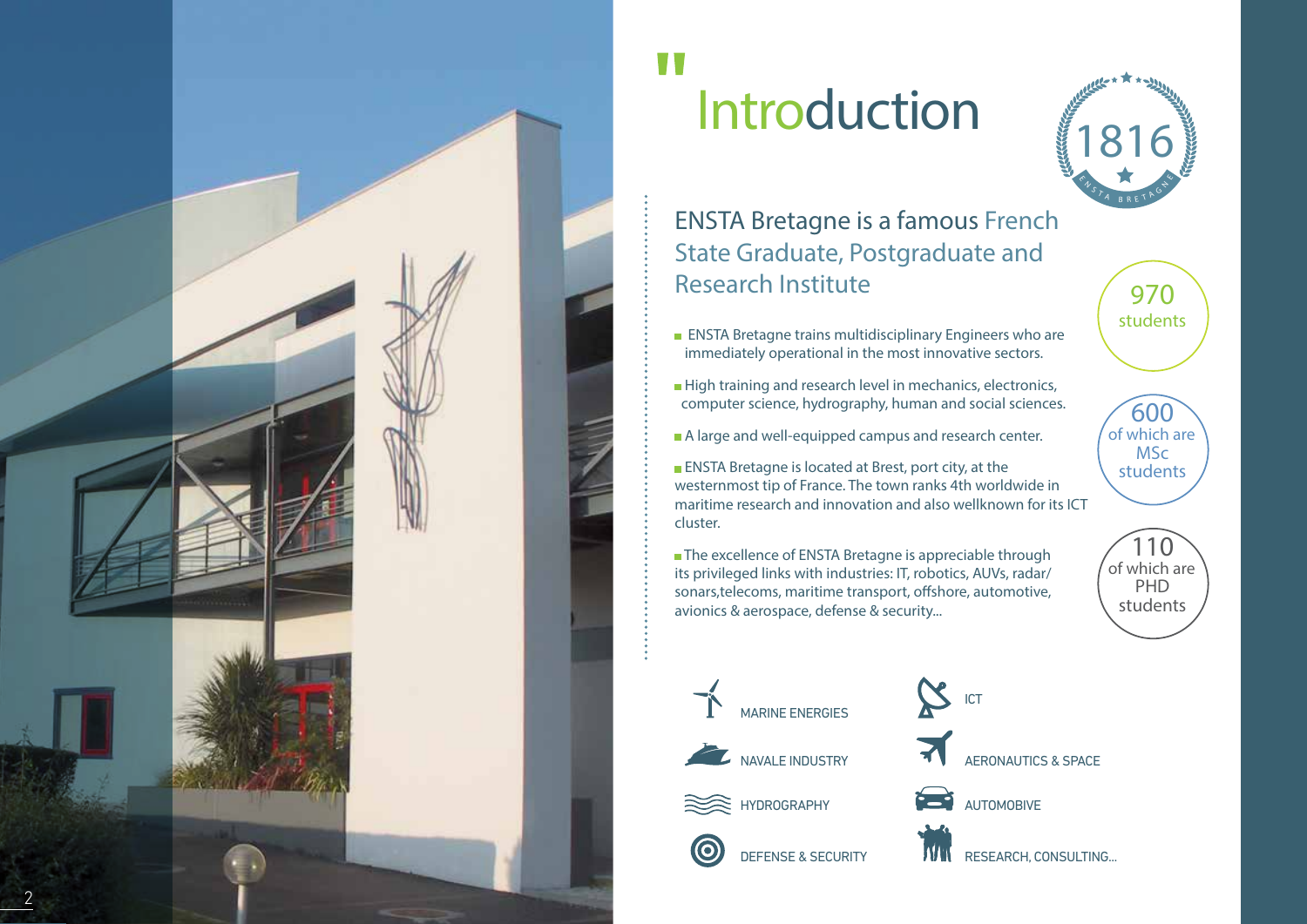

Engineers and experts for the most innovative & international environment, required by civil industries and the French Ministry of Armed Forces

# ICT Programs

#### MSc in Engineering

duration: 3 years after a BSc degree or 2 years after a 4 years university-level. 5 specialized courses available, during 3 semesters.



#### MASTERS of science

- duration: 1 or 2 years, depending on prior qualifications or experience
- Hydrography & Oceanography (cat. A, 2 years)
- **Mobile Robotics & autonomous marine vehicles**
- **Architecture and Security of Software and** Electronic Systems
- Computer Science (jointly accredited)
- Dynamical Systems and Signals (jointly accredited)

#### advanced MASTeRS

duration: 1 year, after a MSc degree (or BSc + several years of professional experience)

Sensors, Geolocation & Navigation (ENSTA Bretagne & ENSTA ParisTech are jointly accredited)

Each program includes an end of studies project: internship in a company or a research center, from April to September.

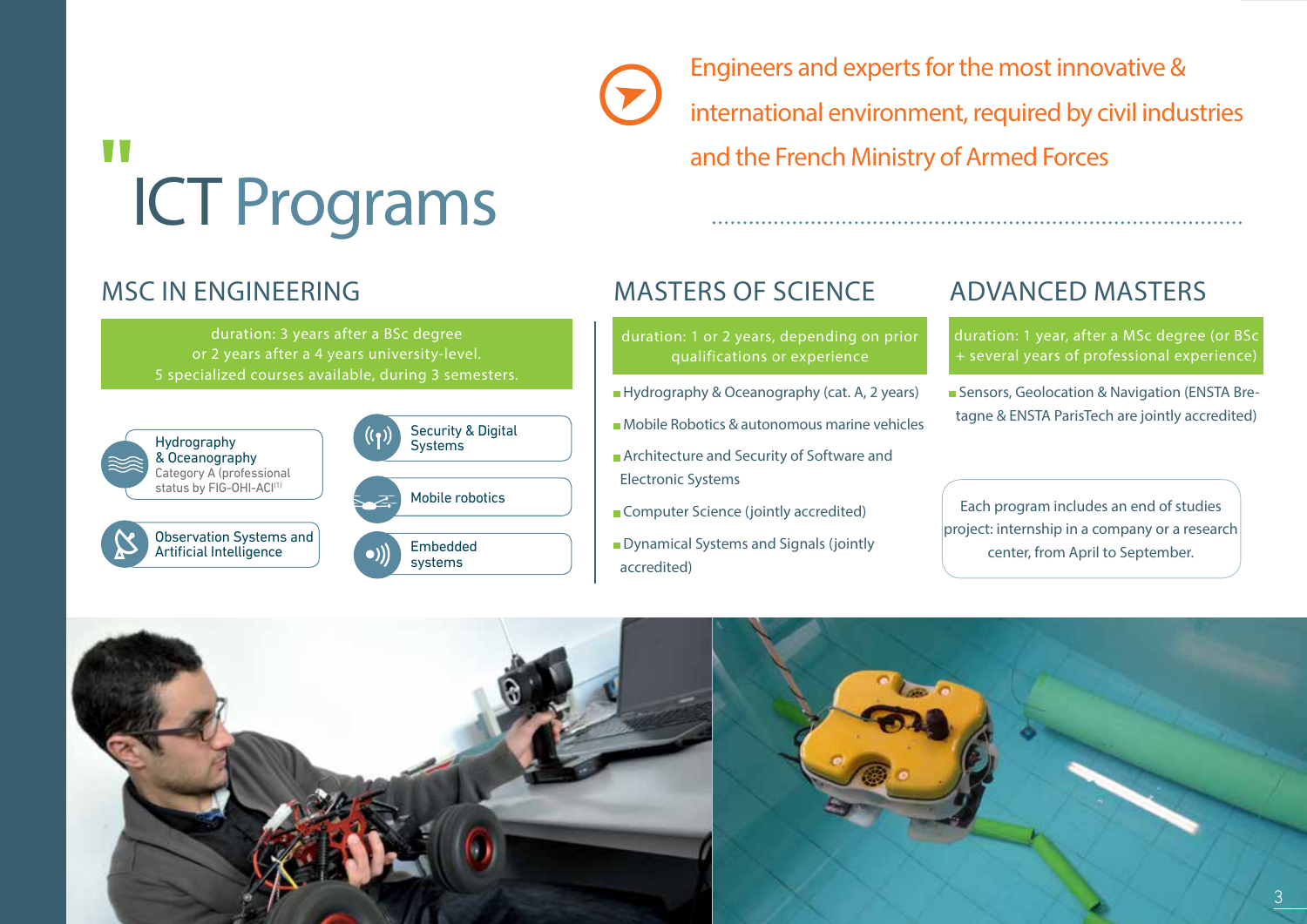# ICT Programs



#### Contact:



Nathacha Caourennatacha.caouren@ensta-bretagne.fr  $T_1$ él.  $+33$  (0) 298 34 89 15

#### Hydrography and Oceanographie (cat. A)

ENSTA Bretagne is one of the few institutes around the world that is recognised as having «Category A» professional status by the FIG/OHI (International Federation of Surveyors



& International Hydrographic Organisation).

3 profiles:

. Hydrographic Engineering: bathymatical data processing, multibeam sounders, processing of geographical/geomatic data.

. Oceanography: modelling of ocean-atmosphere interactions, instrumentation, installation of in-situ detectors.

. Marine Geophysics: rheological laws and methods to model the deformation of the Earth's crust and interpret it.

A wide range of survey instrumentation and a highly equipped survey craft, are available for practical work at sea.

- **MSc in Engineering (3 or 2 years)**
- **MSc "Hydrography" (category A, 2 years)**
- **MSc "Marine Geophysics" and Climate and Ocean** Physics (jointly accredited)

contact: Amandine Nicolle amandine.nicolle@ensta-bretagne.fr Tel. : +33 (0)2 98 34 89 33

#### Observation Systems and Artificial Intelligence

Engineers having followed this special subject are able to design and implement embedded systems be they



airborne or space systems (remote sensing, radar, hyperspectral imaging, optical systems) or underwater (passive acoustics, sonar).

They master advanced technologies in artificial intelligence, signal processing and automatics.

The skills developed include the

modeling of physical phenomena, the simulation and experimentation of mono or multi-sensor systems, the mastery of observation systems for embedding, the analysis, the processing and interpretation of heterogeneous and voluminous data and decision support.

The engineers combine knowledge of the multidisciplinary fields of signal and image processing, automatics, artificial intelligence, decision and estimation theory, electronic embedded systems, transmission techniques and systems engineering

**MSc in Engineering (3 or 2 years)** 

■ Advanced Master "Sensors, Geolocation & Navigation"

contact: Abdelmalek Toumi abdelmalek.toumi@ensta-bretagne.fr Tel. : +33 (0)2 98 34 89 49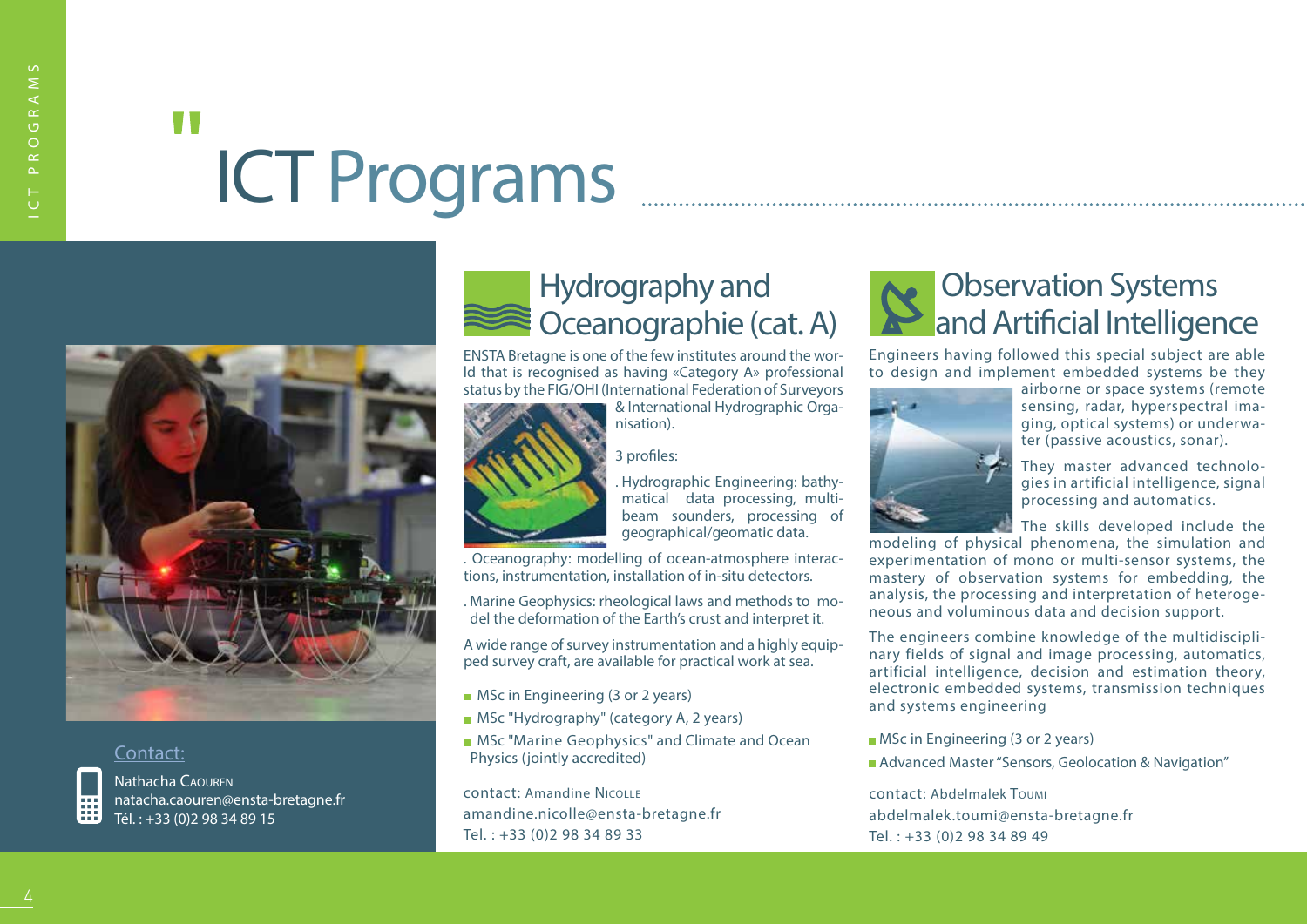

#### Security and Digital **Systems**

 ENSTA Bretagne proposes a systemic approach combining telecommunications, digital circuits, informatics and secu-



- rity which enable to create new communicating systems which have high security as a priority.
- To acquire skills in:
- . Digital architectures
- . Informatics
- . Systemic approaches
- . Security

The student engineers learn how to design secure software architectures for major systems (smart city, the Internet of things, automated factories etc) and also model and check these architectures to guarantee reliability and security of systems (guard against bugs, and provide protection from any cyber attacks).

- **MSc in Engineering (3 or 2 years)**
- **MSc** "Architecture and Security of Software and Electronic Systems"

contact: Joël Champeau joel.champeau@ensta-bretagne.fr Tel. : +33 (0)2 98 34 88 42



The course concerns the design and creation of both the hardware and software of mobile robotic systems. To



complete the training, the course specializes in autonomous marine and sub-marine vehicles (sailboats, boats, submarines etc).

Students are able to understand the technical design of autonomous systems, especially:

. Methods to achieve system autonomy,

. Mechanical & electric hardware parts and their interaction,

. Processing the information provided by adequate sensors,

. Key elements of robotic missions: robot localisation, communication with and between robots, cartography of the environment,

. Integrating all these elements in a robotic system.

- **MSc in Engineering (3 or 2 years)**
- **MSc** " Mobile Robotics"

contact: Luc Jaulin luc.jaulin@ensta-bretagne.fr Tel. : +33 (0)2 98 34 89 10



Embedded systems can be found in numerous everyday objects of dayly life from the simplest to the most so-



phisticated.

This is a training program in the development and improvement of these software-intensive electronic systems.

Increasingly complex and efficient, embedded technologies aim at permanent progress.

These mini embedded computers must take into account many constraints: autonomy, weight, robustness, security ,...

This course enables end-to-end mastery of the electronic chain (from sensors to actuators) including the modeling, development, integration and maintenance of such systems.

**Apprenticeship training in Engineering, i.e. MSc (3 or 2** years)

contact: Olivier Reynetolivier.reynet@ensta-bretagne.fr Tel. : +33 (0)2 98 34 88 86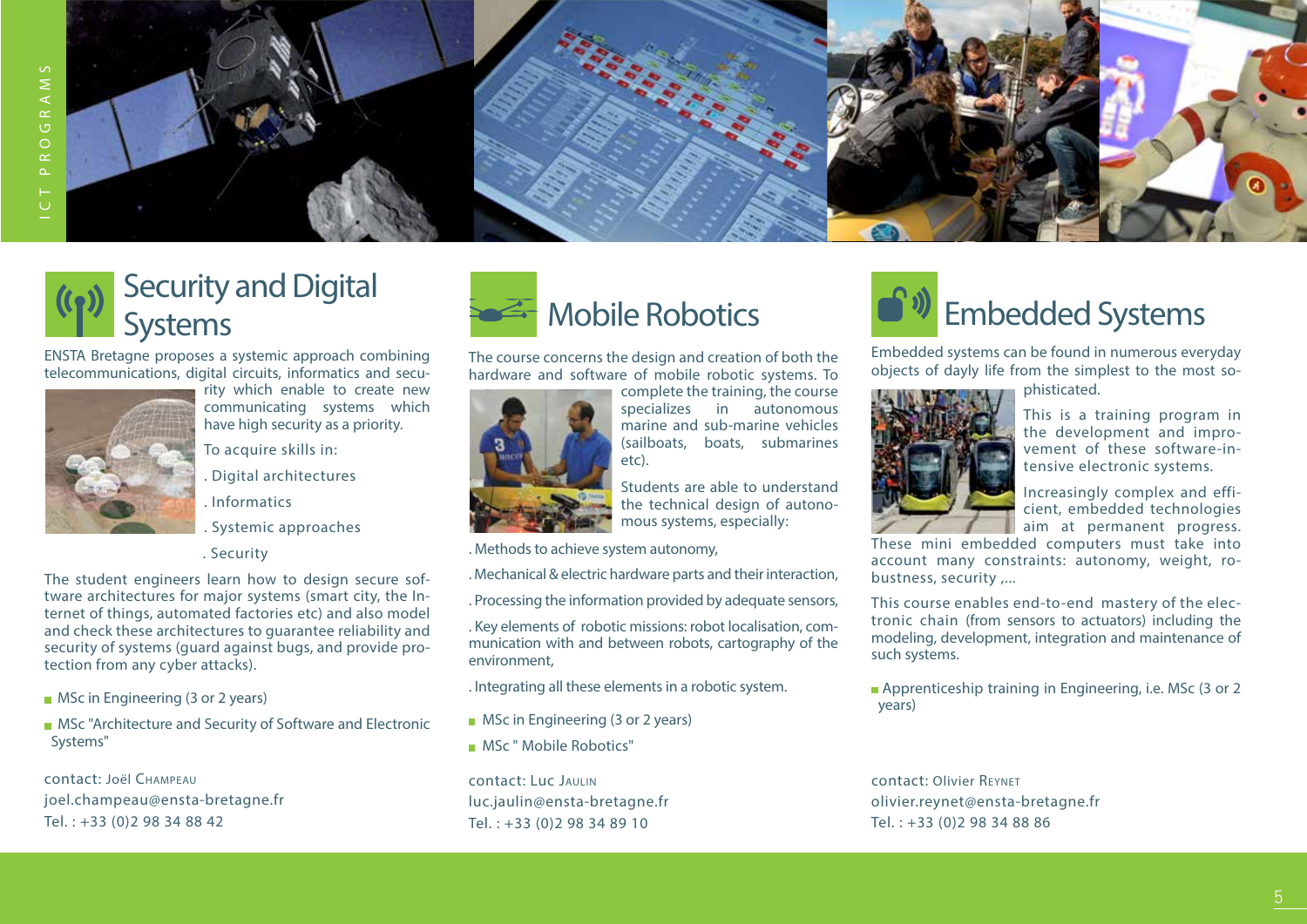## $\sim 10$ Research

#### From sensors to knowledge: for informed decision-making

#### Research topics

- Signal propagation
- Signal processing
- **Sensing**
- Autonomous robotics
- **Electromagnetics**
- Underwater acoustics
- Software engineering and security

CNRS UMR 6285

ab-STICC

Model driven engineering

#### Wide range of applications

Highly recognized in marine science and defense technology, with strong relationships with industrial partners, we take up 4 key technological challenges:

- Knowledge and surveillance of the marine environment
- **Cybersecurity**
- Drones
- **Artificial intelligence**

#### Common laboratories

- SPARTE with IXBLUE: underwater acoustics, positioning and sophisticated systems combining imagery with satellite (GNSS) and inertial navigation.

- WAVES with THALES: the optimization of distributed and autonomous sensor networks for automatic detection and identification in the marine environment. The development of reliable and secure robotic technologies plays a preponderant role.

- LATERAL with THALES: additive manufacturing technologies dedicated to microwave devices, especially in Active Antennas and 3D/Conformal Antennas, Advanced RF Components for AESA, Radome, Algorithms and Embedded HW/SW Architectures.

ENSTA Bretagne is the third largest contributor to the  $\boxed{\triangleright}$ Lab-STICC (Information and Communication Science and Technology) laboratory attached to the CNRS under the title UMR 6285, which includes two other graduate engineer schools (IMT Atlantique and ENIB) and two universities (UBO and UBS) all situated in Brittany.

#### Experimental facilities

#### on the ENSTA Bretagne Campus:

- Anechoic chamber
- Software-Defined Radio (SDR) platform
- Multi-drone systems
- $\triangleright$  Trials basin
- $\blacksquare$  Hydrographic vehicles
- $\blacksquare$  Robotics workspace



Partners: ADEME, AIRBUS, ALYOTECH, ANR, ASTRIUM, ATOS, CNES, CGG, CHRU, CS, NAVAL GROUP, DGA, DIADES, EDF, HYTECH Imaging, IFREMER, INRIA, IXBLUE, MBDA, NAVAL GROUP, NEXTER, OBEO, ONERA, OXXIUS, Région Bretagne, RTSYS, SAFRAN, SAGEM, SMARTSOFT, SNCF, SHOM, THALES, TOTAL...

匾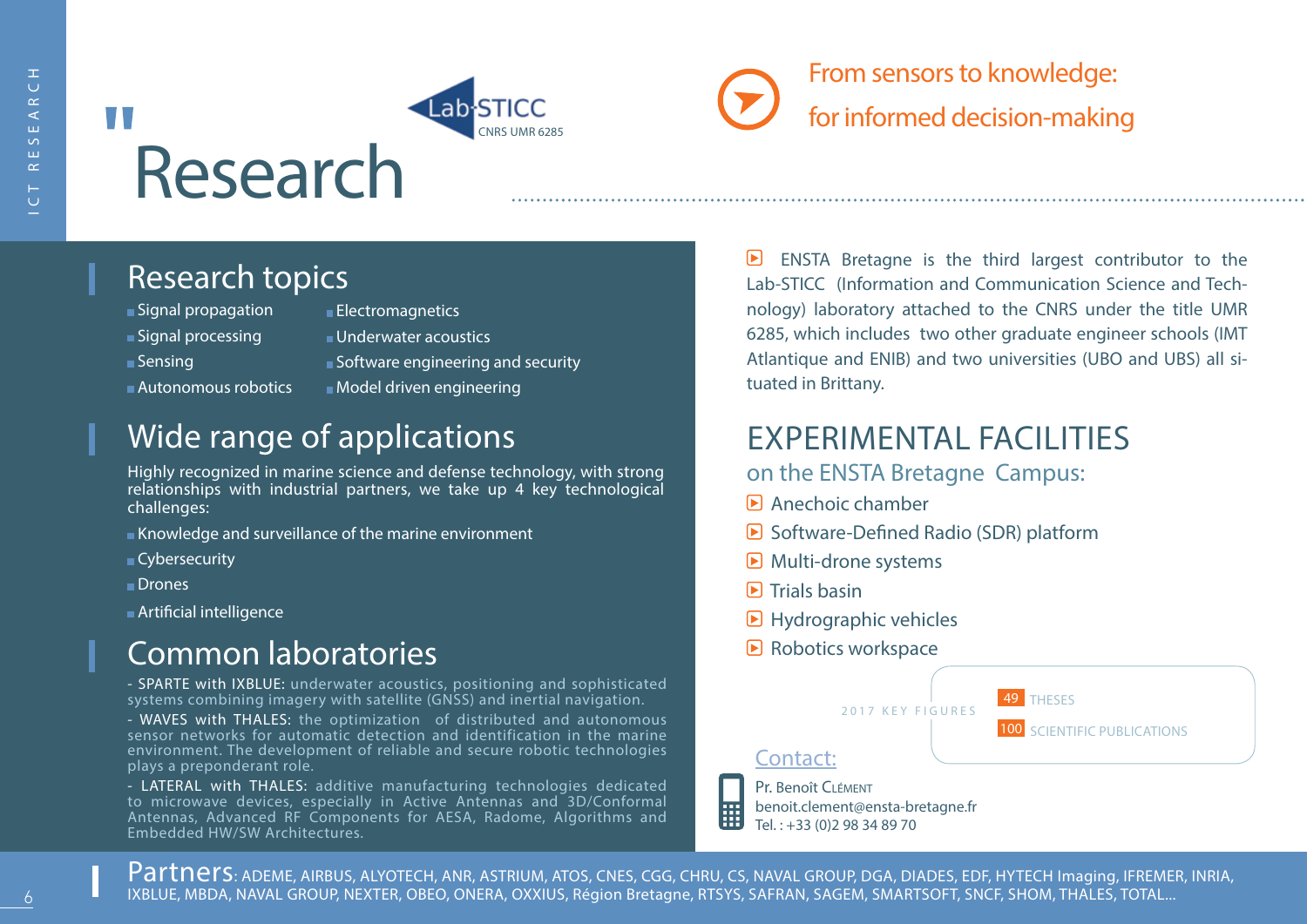

## ict research  $\alpha$  $\cup$

## Reliability and security of systems

The aim is to develop high level methodologies, mainly based on model driven engineering, which include:

- system modeling
- the identification of main properties and parameters
- **process simulation**
- testing for flaws and defects

For some years, this approach has been applied in key issues of cybersecurity relative towidely differing systems

- security models
- covert channel attack
- industrial automation

#### Wave physics and remote sensing

The objective is to model electromagnetic and acoustic waves in various environments, and the associated systems (RADAR, SAR, SONAR, hydrophones...). Particular attention is paid to:

- propagation in complex and random media, physical phenomena related to stochastic dynamic environments,
- interaction between the environment and any transceiver systems (telecommunication, bistatic remote sensing,...).

## Robotics & sensing

The aim is to design, digitally simulate and develop

- autonomous robotic systems,
- individual and swarm robotics,
- robotic systems dedicated to remote sensing in natural environments.

Related sub-themes:

 algorithms in positioning, control and navigation

- technology of various embedded sensors (acoustic, optical, laser,...) and dedicated information processing.
- interactions between the elements of the robotic sensor network for global performance optimization.



### Data processing, decision theory and artificial intelligence

Development of mathematical approaches for under-water

- to extract the main features of complex signals or information in large data bases (maximum parsimony, statistical correlations)
- to improve information representation (time-frequency, wavelets, neural networks).

 to efficiently identify relevant information (target detection, signal separation).

- Applications:
- imagery,
- antenna systems,
- embedded, fixed or mobile sensors.

infos: www.labsticc.fr team DECIDE, PRASYS, TOMS, COM, MOCS, PIM & DIM

**CHIMAERA** (RAPID DGA project with OXXIUS, Thales, IMT Atlantique): lasers, detection and avoidance of fishing nets, sub-sea communication.

e x a m p l e s

**DEEP DETECT** (ASTRID DGA project) : the detection and recognition of multiple objects in changing environments, using deep learning, from satellite and infra-red imagery.

ENVRI +

 (H2020 European projet) : ensuring the security of the communication protocol of intelligent wires. e-panema (ADEME project with ENSM, SAFRAN, DIADES MARINE) : the study and modeling of innovative technological components to increase the safety and efficiency of navigation of civilian maritime traffic.

7